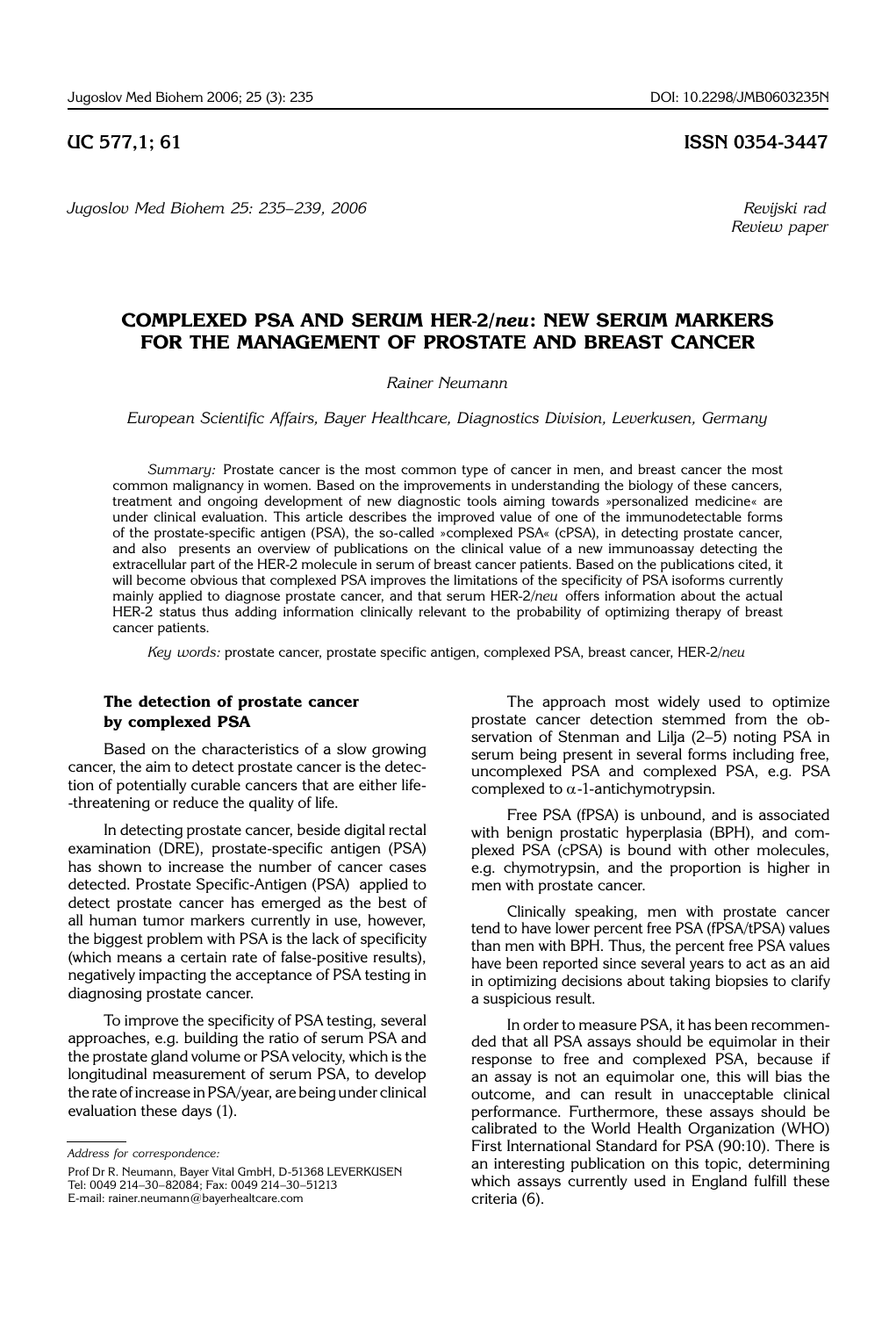In 1998, a fully automated immunoassay to specifically detect complexed PSA was described by Allard and colleagues (7). In this assay, the binding site for building complexes is blocked by an antibody, and therefore only complexed PSA can be detected in a specific way. Details of the assay format are given in *Figure 1* and *2*.



Figure 1 The cPSA consists of 2 steps. In the pretreatment step outlined here, an antibody blocks the binding site of fPSA to which complex forming proteins are bound.



Figure 2 Within this cPSA assay step acridinium ester labeled polyclonal goat anti-PSA antibodies bind to the PSA molecules. Solid phase-bound mouse monoclonal anti-PSA antibodies added are only able to bind to complexed PSA. The signal generated after washing steps correlates to the concentration of cPSA.

Complexed PSA has several advantages over fPSA, including the stability of the cPSA molecule being higher than for fPSA, and less sensitivity to prostatic manipulation.

There are publications demonstrating cPSA being of specific clinical value at the range of  $2-4$  ng/mL, where, it has been reported, up to 25% of prostate cancers occur.

Over the years, there have been several reports demonstrating the improved clinical value of using cPSA as a differentiator between patients that should be referred to biopsy for the clarification of an elevated PSA result.

In 2002, a review on the publications dealing with the clinical value of complexed PSA till that time was published in Urology (8). As summary, the authors stated that cPSA is a versatile assay for screening and diagnosis of prostate cancer, prediction of the pathologic stage, and monitoring of patients with PCa. Furthermore, it was stated that cPSA is significantly more specific than tPSA at all clinically relevant sensitivities. In this review was mentioned that cPSA is as specific as % fPSA.

Based on the fact that cPSA reduces the number of unnecessary biopsies by up to 20%, application of cPSA is less costly and, based on its increased specificity, reduces the anxiety in patients reported to have an elevated PSA result (9).

In laboratory medicine we are familiar with using Receiver Operating Characteristics (ROC) curves to compare 2 assays with each other with regards to their diagnostic performance (10, 11). The ROC method results in Area Under the Curve (AUC) results providing an overall measurement which might not reflect the differences in the clinical value of the markers compared at a distinct cut-off value chosen, e.g. 4 ng/mL tPSA as cut-off value for PSA testing.

In order to characterize which of two markers is of more clinical usefulness within a restricted range, the recently introduced Discordance Analysis Characteristics (DAC) has been proven to be a better tool than ROC curves (12). Within a given range of sensitivities or specificities, this method is able to investigate only those patients who are discordantly categorized in comparison by the assay. The DAC analysis provides data, making decisions on the clinical value of two assays easier. The DAC analysis has been recently applied in a study in which data from 1624 patients were analyzed (13). Within the group of discordantly tested patients (different results for tPSA vs. cPSA), cPSA detected patients with a 2-fold higher risk for having prostate cancer and with an up to 5.5.-fold better specificity. cPSA, compared to tPSA, avoided more than 10% of unnecessary biopsies. This is in line with other publications reporting avoiding up to 20 % of unnecessary biopsies by using cPSA as a first line marker to detect prostate cancer. There are several additional retrospective and prospective studies from Europe, America, and also Asia, focussing on the clinical usefulness of cPSA and concluding that cPSA enhances prostate cancer detection  $(14–16)$ .

Results from the European Prostate Cancer Detection Study suggest that, in patients with elevated PSA levels (4-10 ng/mL), complexed PSA is more accurate than total PSA in differentiating patients with benign and malignant diseases (15).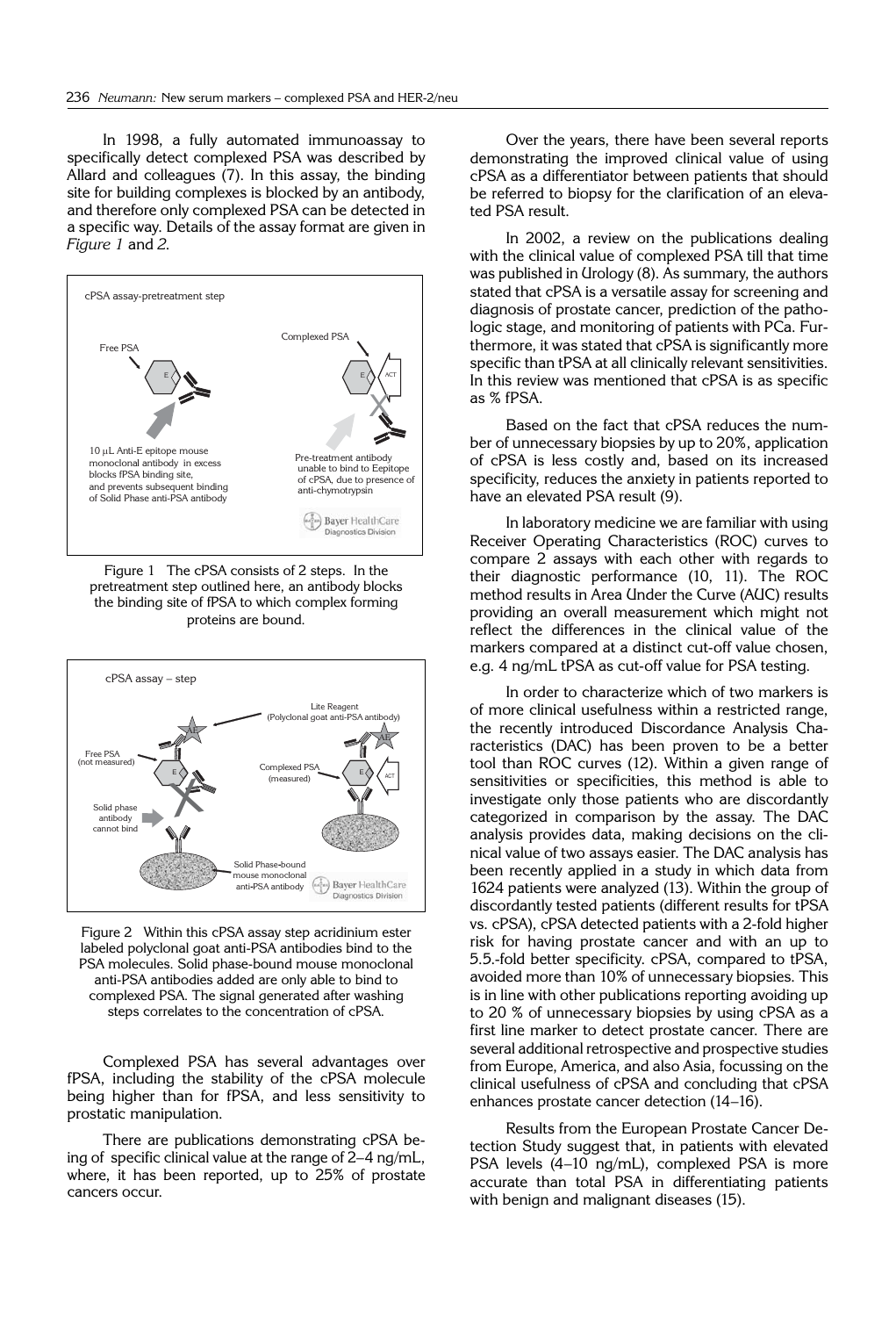cPSA has recently been included as an alternative to tPSA into the guidelines of the National Comprehensive Cancer Network of the United States  $(17)$ .

Based on all the publications, we can have more confidence in the results of this special PSA test for prostate cancer than in conventional testing.

#### **Towards personalized medicine in breast cancer: the serum HER-2/***neu* **test**

The activation and over-expression of cellular oncogenes are considered to play an important role in the development of breast cancer, and based on improvements in the molecular understanding of the biology of cancers in general, treatment and ongoing development of diagnostic tools in the direction of »personalized medicine« continues to change towards the ultimate goal of personalized treatments which will, hopefully, promote survival. Increased emphasis is now put on less morbid treatments and improving the quality of life (18).

One important member of the oncogene family is the **H**uman **E**pidermal Growth Factor **R**eceptor known as HER-2, also commonly referred to as c-erbB-2. The HER-2/*neu* oncogene (*neu* because it was first detected in a neuroblastoma) encodes a transmembrane tyrosine kinase growth factor receptor that is expressed on the cells of epithelial origin. HER-2/*neu* exerts its effect on the cell growth through the tyrosine kinase portion of the molecule. The full-length HER-2/*neu* is composed of three domains: the internal tyrosine kinase portion, a short transmembrane section, and the extracellular ligand binding domain that is referred to as the extracellular domain (ECD). The ECD is a glycoprotein with a molecular weight between 97-110 kD and is released from the cell surface by proteolytic cleavage.

The most widely known new therapy that meets the goal of personalized medicine is a humanized monoclonal antibody directed against the external domain of the HER-2 receptor named Herceptin<sup>™</sup>. Its clinical activity has been demonstrated as a single agent in patients whose cancers overexpress HER-2. Given in combination with paclitaxel and docetaxel, in patients with metastatic disease, it achieves high rates of tumor regression with other drugs (19, 20).

Predicting response and survival in trastuzumab-based therapy is an unsolved problem. Ali et al (21) recently reported on their pooled analysis of 7 trials from first-line Herceptin™-based therapy (with or without chemotherapy) studies. In these, serial serum ECD levels were included (21). Pretreatment and posttreatment serum (16-120 days) from 307 patients and data from 236 patients on overall survival were reported. The authors concluded that patients with < 20 % decrease in serum HER-2/ levels have a decreased benefit from this kind of therapy, and patients who do not have a significant decrease in ECD levels



Figure 3 This figure summarizes the current status of applications of serum HER-2*/neu.* Monitoring therapy in metastatic breast cancer is today approved by FDA. Other potential applications of this serum marker have been published but not approved by FDA, and are therefore marked »Not applicable in all countries«.

should be considered for additional HER-2/*neu*-targeted therapies.

The most widely used methods to analyze the HER-2/*neu* gene and protein are the Fluorescent In Situ Hybridization (FISH), to detect gene amplifications of the HER-2 gene, and Immunohistochemistry (IHC), to detect the HER-2 protein by immunoassay for the analysis of either the full-length HER-2 molecule or the circulating ECD.

The serum HER-2/*neu* from Bayer Health Care' s Diagnostics Division, Tarrytown, N.Y., has been licen sed by the FDA for follow-up testing and therapy monitoring in metastasing breast cancer in women who have an initial value of 15 ng/mL or greater (22).

As FISH and IHC are reflecting the status of the gene or protein at that time point when the biopsy is taken, the ECD-HER-2/*neu* assay offers the opportunity for continuous measurements of this part of the HER-2 molecule.

A comprehensive review on the value of measuring the circulating levels of the HER-2/*neu* oncoprotein in breast cancer was published in 2004 by Carney et al (23).

In summary, the serum HER-2/*neu* serum test is a suitable method for monitoring patients with metastatic breast cancer. In addition, it can also be used to detect any progression of the disease and to determine the patient's response to therapy. High serum levels of HER-2/*neu* have also been confirmed as an independent risk factor for poor prognosis.

#### **Conclusion**

This overview points out that cPSA decreases the number of unnecessary biopsies at clinically relevant cut-off values, and thereby illustrates the value of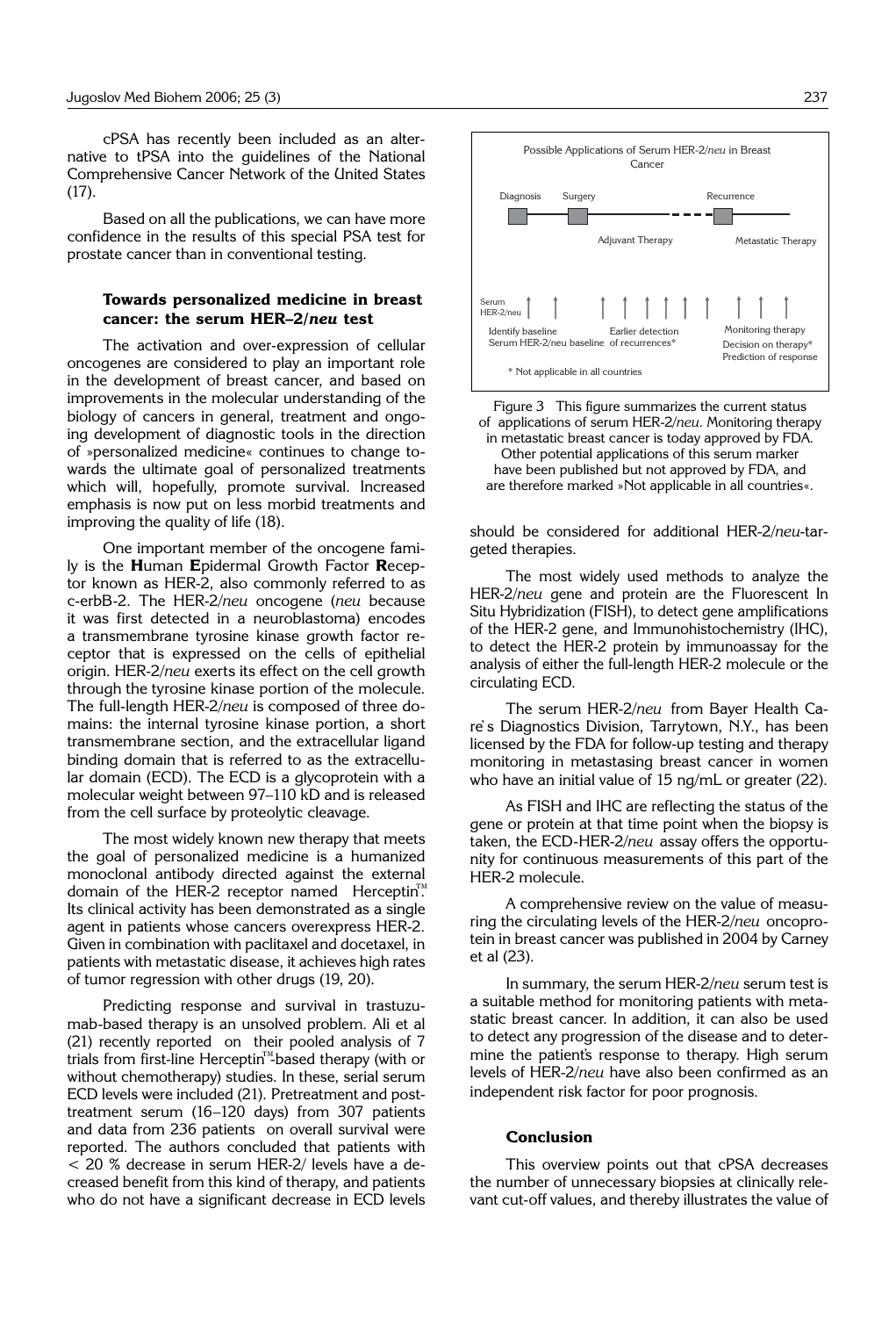cPSA as a first line diagnostic test to detect prostate cancer.

Serum HER-2/*neu* as a new tool in monitoring therapy of metastatic breast cancer patients is becoming more and more important as a biomarker for asse ssing the real-time HER-2/*neu* status of these patients.

With the emergence of new HER-2/*neu*-targeted

therapies, the upcoming role of this serum marker could be in determining prognosis and selecting patients for these specific therapies, as well as in evaluating response during treatment.

Both serum markers presented in this mini review aim to provide clinically relevant information for optimizing diagnosis and treatment of prostate and breast cancer patients.

# KOMPLEKSIRANI PSA I SERUM HER-2/*neu*: NOVI SERUMSKI MARKERI U LE^ENJU RAKA PROSTATE I RAKA DOJKE

#### *Rainer Neumann*

*European Scientific Affairs, Bayer Healthcare, Odeljenje za dijagnostiku, Leverkuzen, Nema~ka*

*Kratak sadržaj: Rak prostate je najčešći oblik raka kod muškaraca, a rak dojke najčešće maligno oboljenje* kod žena. Zahvaljujući napretku u razumevanju biologije tih kancera, lečenje i razvoj novih dijagnostičkih sredstava koji se kreću u pravcu »personalizovane medicine« trenutno su podvrgnuti kliničkom ispitivanju. Ovaj članak opisuje unapređenu ulogu jednog oblika antigena specifičnih za prostatu (prostate-specific *antigen*, PSA), takozvanog »kompleksiranog PSA« (cPSA), u otkrivanju raka prostate, i uz to predstavlja pregled publikacija na temu kliničke vrednosti novih testova koji otkrivaju izvanćelijski deo molekula HER-2 u serumu pacijentkinja sa rakom dojke. Na osnovu navedenih publikacija, pokazaće se da kompleksirani PSA ima manje ograničenu specifičnost u odnosu na druge izoforme PSA koji se trenutno uglavnom primenjuju u dijagnostikovanju raka prostate, kao i to da HER-2neu iz seruma daje informacije o tačnom statusu HER-2, pružajući na taj način podatke klinički važne za potencijalno unapređivanje lečenja pacijentkinja sa rakom dojke.

*Ključne reči:* rak prostate, antigen specifičan za prostatu (PSA), kompleksirani PSA, rak dojke, HER-2/*neu*

### **References**

- 1. Berger AP, Deibl M, Steiner H, Bektic J, Pelzer A, Spranger R, Klocker H, Bartsch G, Horninger W. Longitudinal PSA changes in men with and without prostate cancer: assessment of prostate cancer risk. The Prostate 2005; 64: 240-5.
- 2. Stenman U-H, Hakama M, Knekt P, Aromaa A, Teppo L, Leionen J. Serum concentrations of prostate specific antigen and its complex with alpha1-antichymotrypsin before diagnosis of prostate cancer. Lancet 1994; 344:  $1594 - 8.$
- 3. Stenman U-H, Leinonen J, Alfthan H, Ranninkko S, Tuhkanen K, Alfthan O. A complex between prostatespecific antigen and alpha-1-antichymotrypsin is the major form of prostate-specific antigen in serum of patients with prostatic cancer: assay of the complex improves clinical sensitivity for cancer. Cancer Res 1991; 51: 222-6.
- 4. Lilja H, Christensson A, Dahlen U, Matikainen M-T, Nilsson O, Petterson P, Lovgren T. Prostate-specific antigen in serum occurs predominantly in complex

with alpha-1-antichymotrypsin. Clin Chem 1991; 37: 618-25.

- 5. Lilja H, Cockett ATK, Abrahamsson P-A. Prostate-specific antigen predominantly forms a complex with alpha-1-antichymotrypsin in blood. Cancer 1991; 70: 230-4.
- 6. Roddam AW, Rimmer J, Nickerson C, Ward A. Prostate-specific antigen: bias and molarity of commercial assays for PSA in use in England. Ann Clin Biochem 2006; 43: 35-48.
- 7. Allard WJ, Zhou Z, Yeung KK. Novel immunoassay for the measurement of complexed prostate-specific antigen in serum. Clin Chem 1998; 44: 1216-23.
- 8. Parsons JK, Partin AW. Applying complexed prostatespecific antigen to clinical practice. Urology 2004; 63:  $815 - 8.$
- 9. Babaian RJ, Naya Y, Cheli C, Fritsche HA. The detection and potential economic value of complexed prostate - specific antigen as a first line test. J Urol 2006; 175: 897-901.